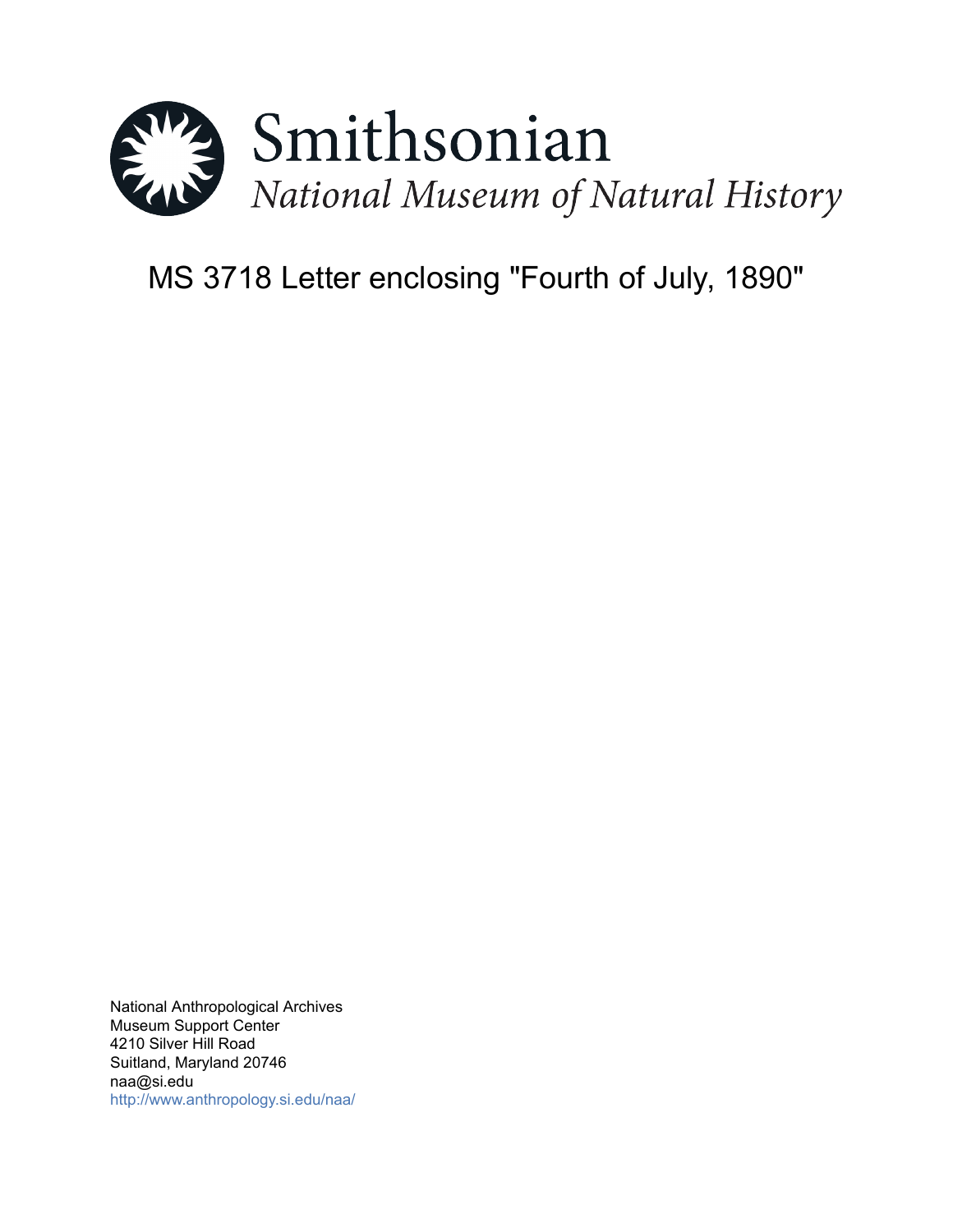## **Table of Contents**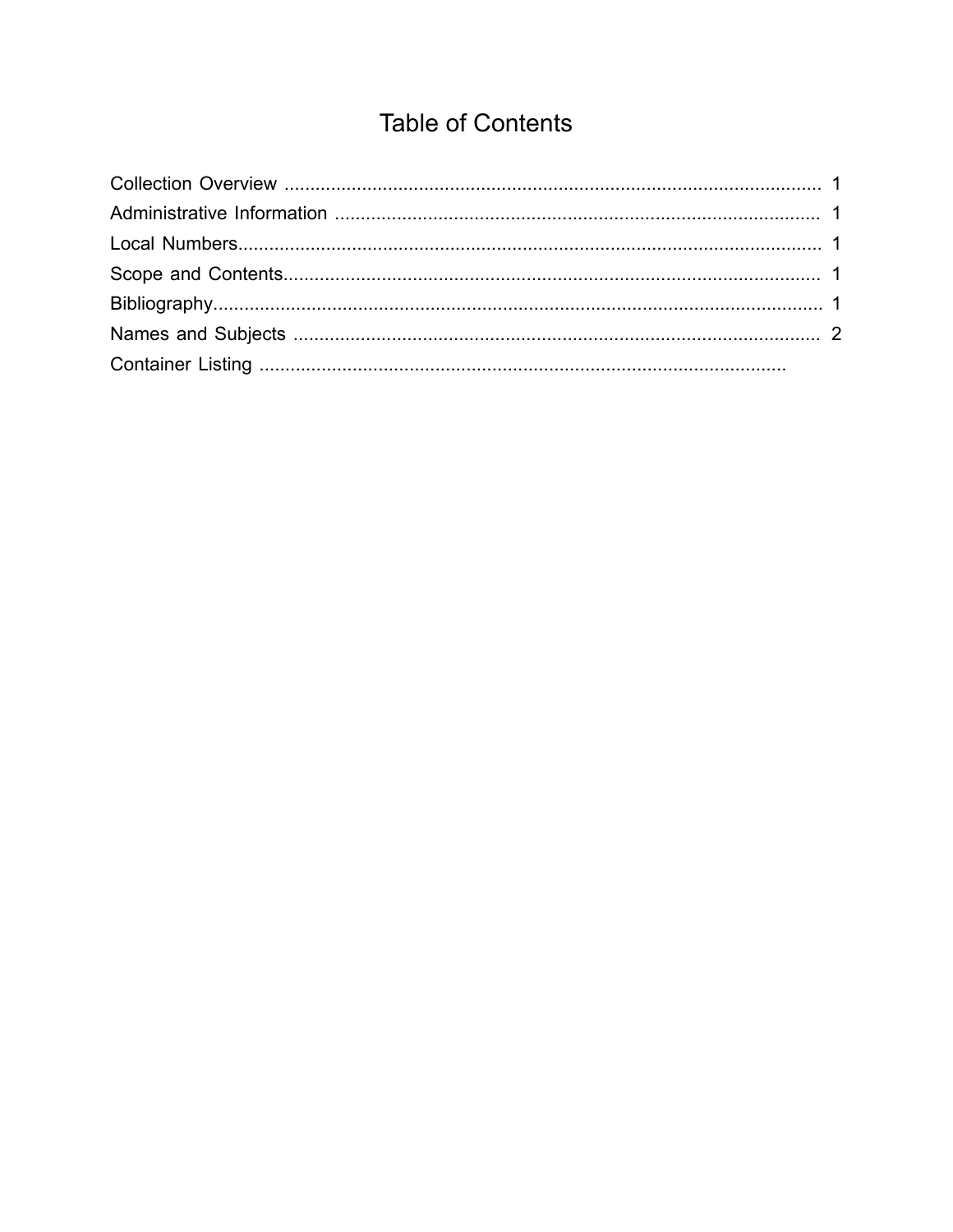## <span id="page-2-0"></span>**Collection Overview**

| <b>Repository:</b>         | National Anthropological Archives                                                                     |
|----------------------------|-------------------------------------------------------------------------------------------------------|
| Title:                     | MS 3718 Letter enclosing "Fourth of July, 1890"                                                       |
| Date:                      | undated                                                                                               |
| Identifier:                | <b>NAA.MS3718</b>                                                                                     |
| Creator:                   | Pico, Juan Estevan, 1841-1901 (Chumash)<br>Henshaw, Henry W. (Henry Wetherbee), 1850-1930 (Addressee) |
| Extent:                    | 20 Pages                                                                                              |
| Language:                  | Spanish and San Buenaventura in parallel columns.                                                     |
| <b>Digital</b><br>Content: | Image(s): Fourth of July, 1890                                                                        |

## <span id="page-2-1"></span>**Administrative Information**

#### **Provenance**

Previously titled "Fourth of July, 1890."

#### Available Formats

Micro Reel 7; also separate 35 mm negative strip.

#### **Citation**

Manuscript 3718, National Anthropological Archives, Smithsonian Institution

## <span id="page-2-3"></span>**Scope and Contents**

Letter in Spanish to H.W. Henshaw, San Buenaventura, California, April 21, 1891, written in parallel columns in the San Buenaventura (Ventureno Chumash) language and in Spanish. Typed English Translation, 19 pages.

## <span id="page-2-4"></span>Bibliography

Published by Heizer, University of California Anthropology Records, 15:2, 1955, pages 187-193.

### <span id="page-2-2"></span>Local Numbers

NAA MS 3718